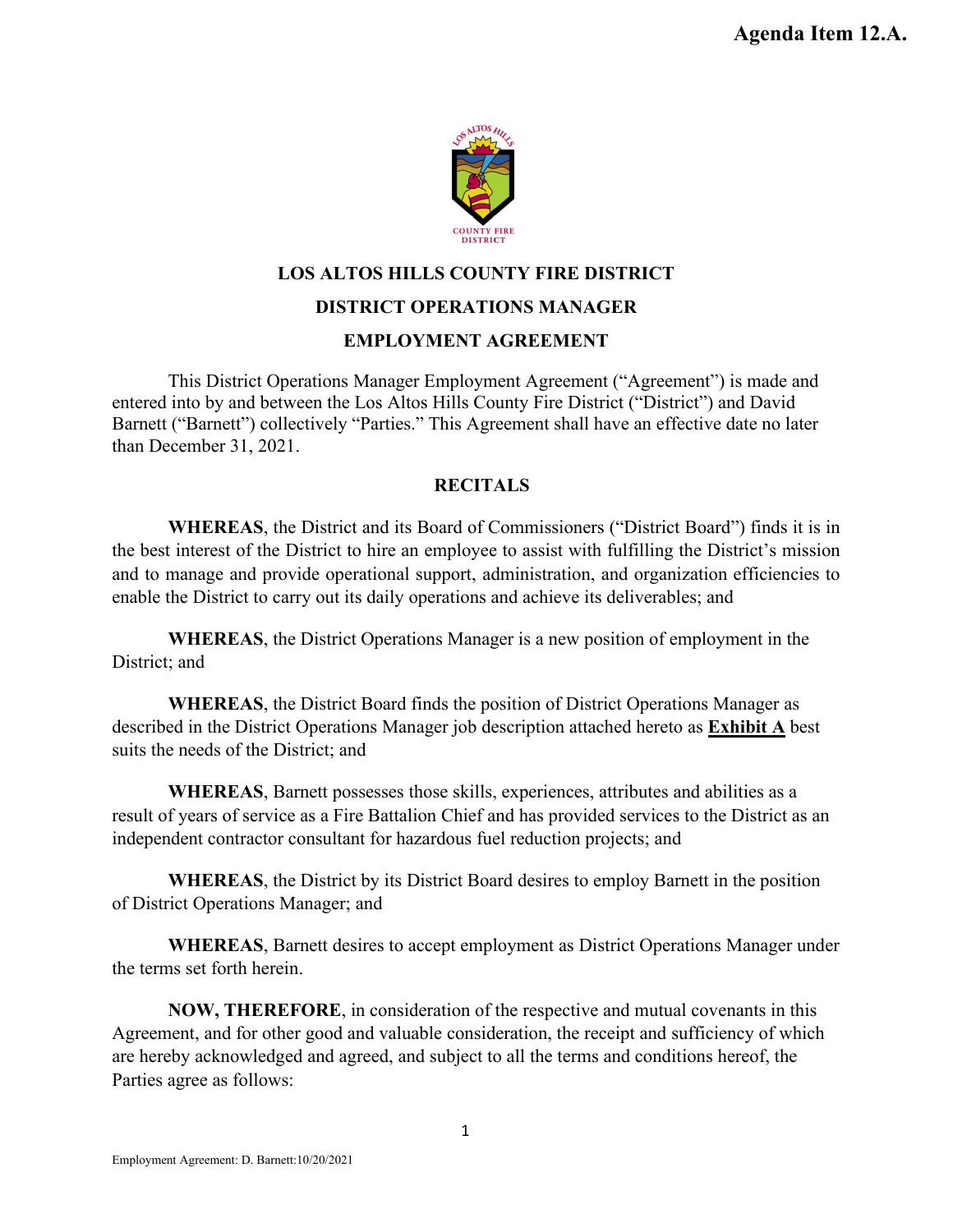### **I. EMPLOYMENT**

#### **A. APPOINTMENT**

The District by its District Board hereby appoints Barnett to an at-will, regular, full-time position of District Operations Manager, beginning on a date no later than December 31, 2021 as agreed to by the General Manager and Barnett, to perform the functions and duties identified in **Exhibit A** to this Agreement and to perform such other duties and functions as the District's General Manager shall from time to time assign as are appropriate for the position and needed by the District. Barnett shall serve at the pleasure of the District, and therefore, is an at-will employee who has no property interest in continuing employment.

#### **B. AT-WILL EMPLOYMENT**

The District employs Barnett as an at-will employee, whose employment may be terminated by the District with or without cause. Nothing in this Agreement is intended to, or does, confer upon Barnett any right to any property interest in continued employment before or after a decision by the District to terminate his employment. Nothing in this Agreement shall in any way prevent, limit or otherwise interfere with the right of the District to terminate the services of Barnett as provided herein. Nothing in this Agreement shall prevent, limit or otherwise interfere with the right of Barnett to resign at any time from his position with the District, subject to the provisions in this Agreement. This at-will Agreement shall be expressly subject to the rights and obligations of the District and Barnett, as set forth herein.

## **II. DUTIES AND RESPONSIBILITIES**

#### **A. EMPLOYMENT DUTIES**

Barnett's duties and responsibilities under this Agreement shall be those assigned to the position of District Operations Manager, as described in the job description for the District Operations Manager position, as adopted and amended from time to time by the District, and such other duties and responsibilities as may be assigned by the District. The current job description for District Operations Manager is attached as Exhibit A to this Agreement. By execution of this Agreement, Barnett attests that he meets the qualifications for employment in Exhibit A.

In addition to the duties and responsibilities in Exhibit A, Barnett may be assigned by the General Manager to District Emergency Response Special Duties (District ERSD). Such assigned District ERSD include, but are not limited to, emergency assignment to respond to disaster, earthquake, fire, wildfire, flood, down powerlines or utilities, acts of terrorism, and to support other agencies that are responding to emergency conditions. Barnett's compensation for District ERSD is set forth in Section III.A.2 of this Agreement.

Barnett may also be assigned, for a length of time as determined by the General Manager at her sole discretion, to State CAL OES Fire & Rescue Mutual Aid ERSD, such as a strike team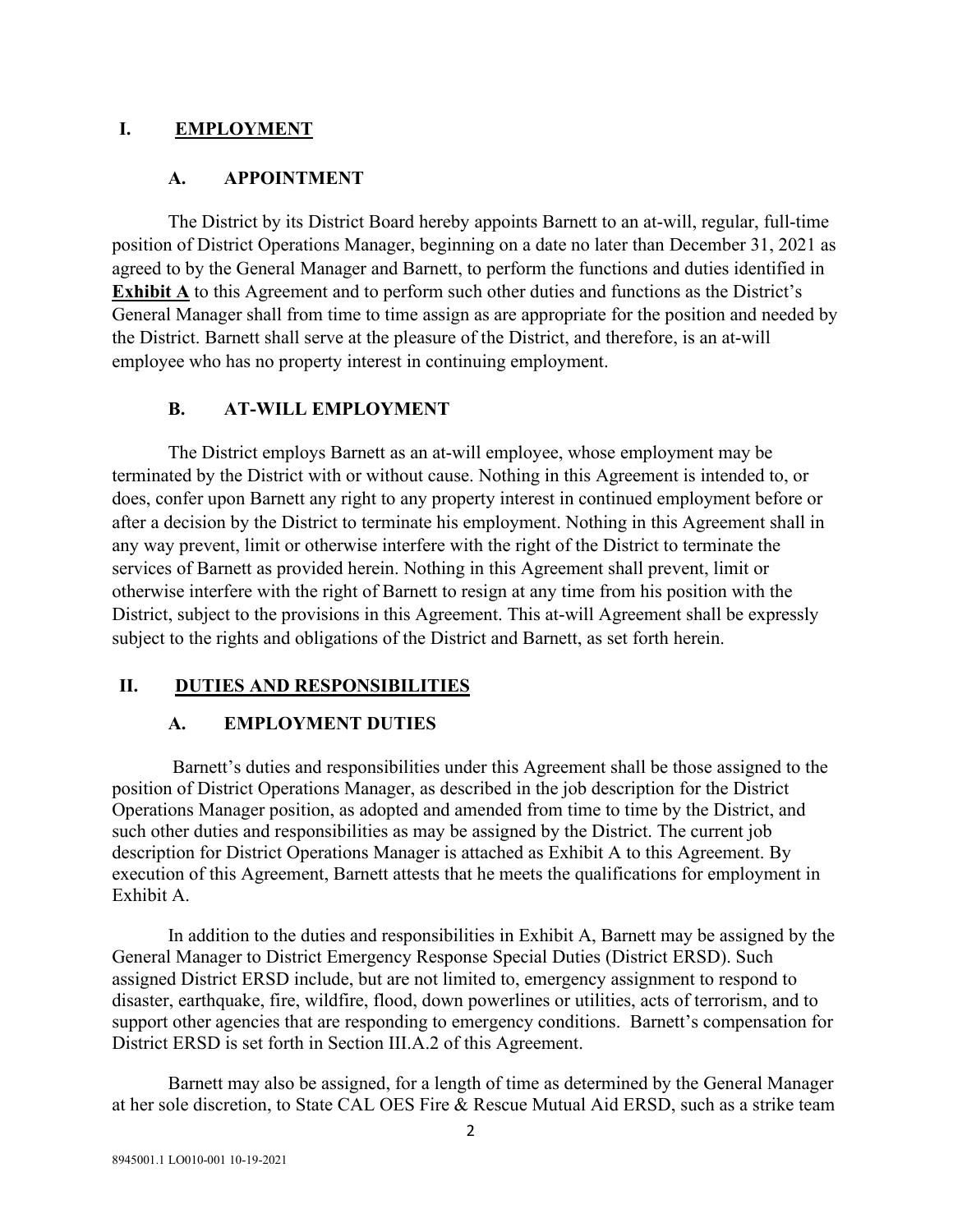assignment with State CAL OES Fire & Rescue Mutual Aid. Barnett's compensation for Cal OES Fire & Rescue Mutual Aid ERSD is set forth in Section III.A.3 of this Agreement.

The District General Manager may, in her sole discretion, delegate to Barnett certain additional administrative and project duties and responsibilities. Such additional duties and responsibilities, if assigned, will not warrant any additional compensation. Except for those duties assigned by the General Manager to District ERSD and CAL OES Fire & Rescue Mutual Aid ERSD, all hours worked in addition to the minimum required 40 hours per week shall not receive additional compensation.

#### **B. ACCOUNTABILITY**

Barnett shall provide services at the direction of and under the supervision of the District's General Manager.

#### **C. HOURS OF WORK**

Under this Agreement, Barnett is a full-time exempt employee expected to perform the work in **Exhibit A** for a minimum of forty (40) hours per week. It is expected that all required work will be satisfactorily performed. The District Operations Manager classification shall be deemed an exempt position under the Fair Labor Standards Act.

If Barnett is approved for CAL OES deployment by the General Manager, or if Barnett is assigned by the General Manager to District ESRD or Cal OES Fire & Rescue Mutual Aid ERSD that requires hours beyond the normal work schedule, Barnett and General Manager will agree in writing to the hours to be worked, flex time adjustments, and the period of time for the deployment and/or assigned ERSD.

Hours worked each week will include hours on site and hours off site. Daily schedule of hours will be flexible to allow workdays greater than eight (8) hours or less than eight (8) hours for projects demands. Barnett shall be allowed flexibility in setting his own office hours and work schedule, subject to approval of the General Manager.

Barnett shall obtain advance approval from the General Manager for time off work for more than three consecutive days. Barnett may request, and at the sole discretion of the General Manager be granted, time off without pay.

Barnett will complete a timesheet to verify the minimum 40 hours worked per week.

#### **D. OFFICE**

Barnett's on-site District office will be in the conference and training rooms at the El Monte Fire Station or at other office locations that may be arranged by the District. Barnett will be provided a District laptop and supportive equipment that the General Manager deems necessary for performance of his duties.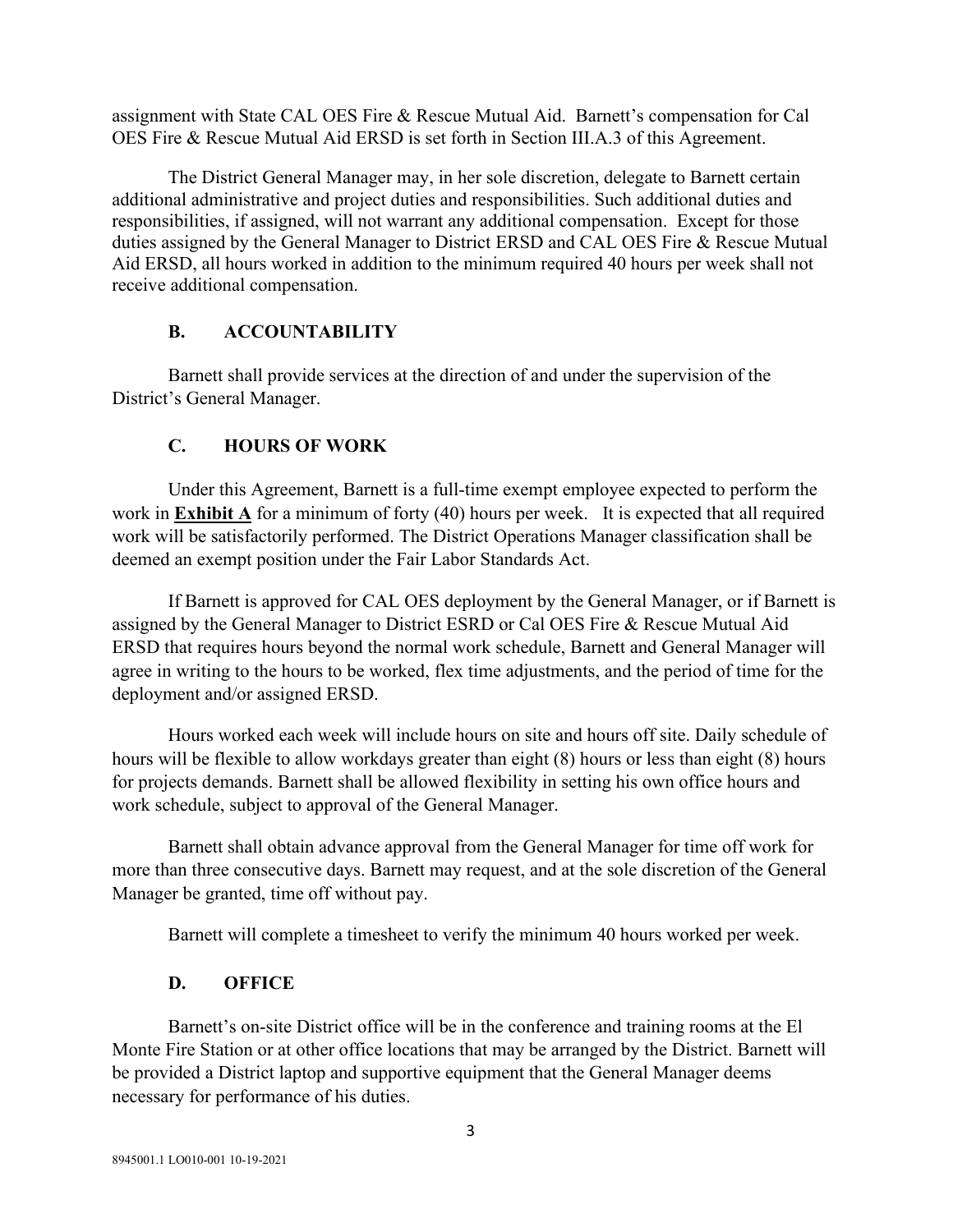## **E. OTHER ACTIVITIES**

Barnett will not engage in any conduct or other employment or business that would interfere with his ability to fulfill his duties and responsibilities to the District. Barnett will not engage in any conduct within or outside the scope of his employment with the District that reflects unfavorably on or discredits the District or other District employees.

Barnett shall not create any conflict of interest with the District by accepting any other employment, engage directly or indirectly in any other business, commercial, or professional activity (whether or not pursued for monetary advantage) or that otherwise might interfere with the business and operations of the District. District may terminate this Agreement and Barnett's employment should a conflict of interest arise or if Barnett fails to promptly disclose any such conflict of interest to the District.

The District General Manager may, in her discretion, delegate to Barnett certain additional administrative duties and responsibilities to be provided while the General Manager is away from the District. Such additional duties and responsibilities, if assigned, will not warrant any additional compensation beyond that specified in this Agreement.

## **F. CONFIDENTIAL INFORMATION**

Barnett acknowledges that in the performance of the duties as District Operations Manager, the District discloses and entrusts Barnett with certain confidential or proprietary information. Barnett agrees not to directly or indirectly disclose or use at any time any such information, whether it be in the forms of records, lists, data, personnel information, drawings, reports, or otherwise, of a business or technical nature, which was acquired or viewed by Barnett through Barnett's employment relationship with the District unless such disclosure is authorized by the District in writing, required by law, or required in the performance of Barnett's duties. This provision shall survive the termination or expiration of this Agreement.

# **III. COMPENSATION**

# **A. COMPENSATION**

For services rendered by Barnett under this Agreement, excluding compensation for assigned District ERSD and deployment to Cal OES Fire and Rescue Mutual Aid ERSD as assigned by the General Manager, Barnett shall be paid an annual salary of One Hundred Seventy-Six Thousand Dollars (\$176,000), which is equivalent to an hourly base rate of pay of approximately \$84.62 per hour. The workweek shall be Monday through Sunday.

## **1. Premium Pay for Assigned District ERSD Work**

Each hour Barnett works for assigned District ERSD that exceeds the minimum 40 regular work hours per workweek will be compensated at 1.5 times Barnett's hourly base rate of pay.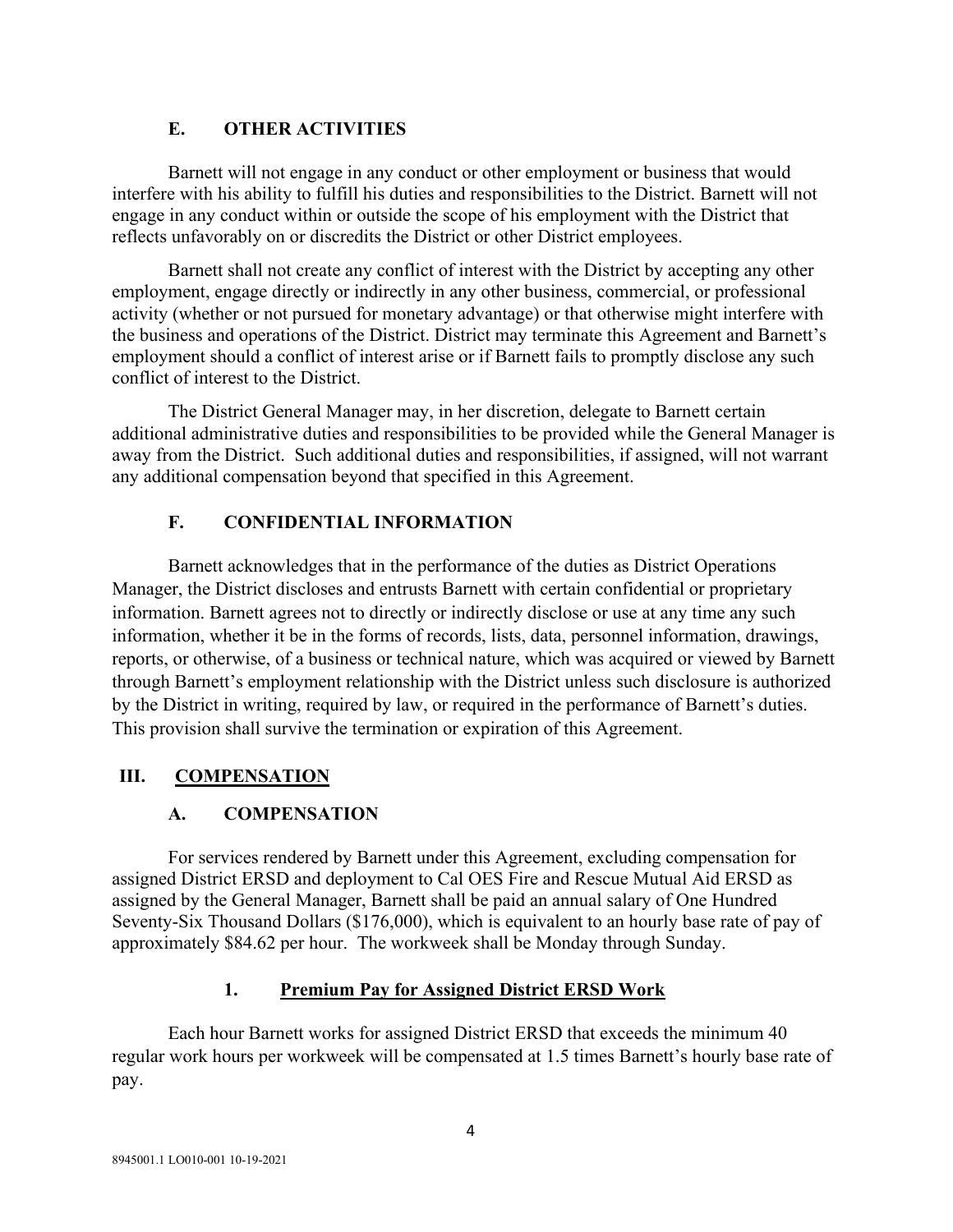### **2. Premium Pay for Assigned Cal OES Fire and Rescue Mutual Aid ERSD**

For each hour that exceeds the minimum 40 regular work hours per workweek that Barnett works for assigned Cal OES Fire and Rescue Mutual Aid ERSD, Barnett shall be paid 1.5 times Barnett's hourly base rate of pay if State Cal OES Fire and Rescue Mutual Aid reimburses at that rate to the District; and he shall be paid a lower rate exceeding his hourly base rate of pay if State Cal OES Fire and Rescue Mutual Aid reimburses at that lower rate; but Barnett shall be paid no less than Barnett's hourly base rate of pay if State Cal OES Fire and Rescue Mutual Aid does not reimburse at that hourly base rate.

### **3. Stand-by Pay**

If Barnett is assigned by the General Manager to be on stand-by alert and available to immediately report to duty due to uncertain or emergency conditions, weather warnings, or red flag warning events, Barnett will be compensated stand-by pay equal to two (2) hours of his hourly rate of pay for each day on stand-by alert

## **4. Technology Stipend**

For each pay period, Barnett shall be paid a technology stipend of Sixty-Two Dollars (\$62) to cover Barnett's cell phone plan, home office supplies, such as paper, ink, and devices necessary to conduct District business. Barnett and the District agree that this amount is reasonable to cover those expenses.

Wages are payable in accordance with the Santa Clara County Payroll Department's normal payroll practices for any pay period(s) during which Barnett works at the District. Barnett's wages shall be subject to applicable withholding requirements and deduction of any such other sums as may be agreed upon between Barnett and the District.

## **B. SOCIAL SECURITY**

The District shall pay the employer's portion of Social Security, State Disability Insurance ("SDI"), and unemployment insurance. Deductions shall be made from Barnett's paycheck for standard employee deductions required by law. The District is not providing retirement benefits or health insurance benefits to Barnett. Barnett is responsible for procuring and paying for any health care, retirement or other benefits outside of Barnett's employment with the District.

The District does not have a contract with or otherwise participate as an employer, or provide any District-sponsored retiree benefit or pension programs (e.g., CalPERS, PARS, 457(b) plans, etc.). Barnett acknowledges and agrees that by entering into this Agreement he will not be earning or be entitled to any retiree benefits from the District.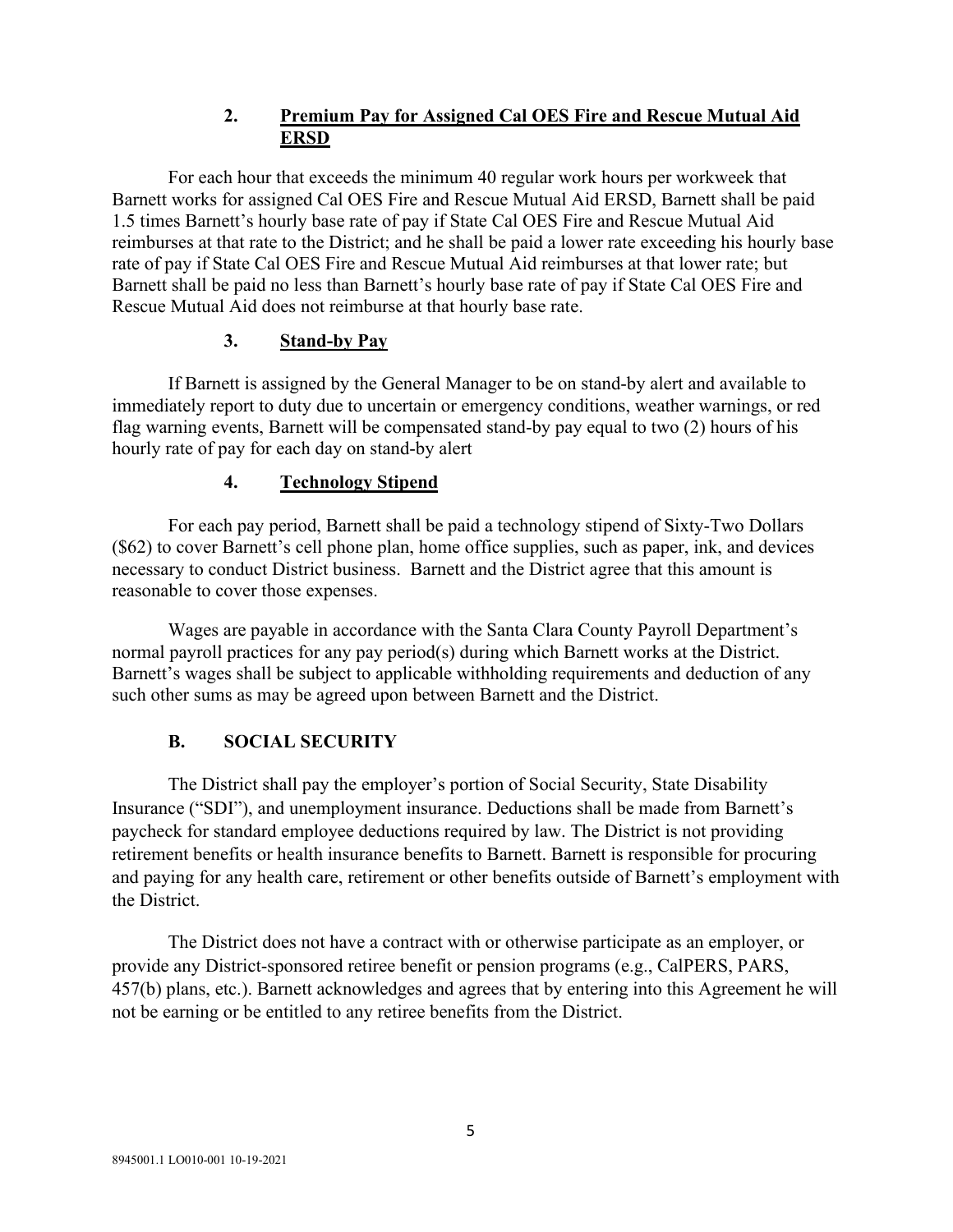#### **C. INSURANCE**

As required by law, prior to the effective date of this Agreement the District shall obtain Workers' Compensation insurance to cover the employment of Barnett. Barnett will also be covered as an employee under the District's general liability insurance.

## **D. INDEMNIFICATION**

Consistent with California Government Code, the District shall defend, hold harmless, and indemnify Barnett using legal counsel of the District's choosing, against expense or legal liability for acts or omissions by Barnett occurring within the course and scope of Barnett's employment under this Agreement.

## **E. PERFORMANCE EVALUATION**

The General Manager shall periodically provide Barnett with a written performance evaluation.

# **IV. TERMINATION OF EMPLOYMENT**

## **A. TERMINATION OF SERVICE**

Barnett or the District may terminate this Agreement for any reason five (5) days after the Notice is provided to the other Party in accordance with Section VI.B. of this Agreement ("Termination Date").

Barnett shall not be entitled to any additional compensation or payment, including severance after the Termination Date.

Barnett shall be entitled to salary earned up to and including the Termination Date, and to expense reimbursements as provided in Section V.C. and V.D. of this Agreement through and until the Termination Date.

## **B. RETURN OF PROPERTY**

Upon the termination of employment, Barnett shall immediately deliver to the District, all property in Barnett's possession or control belonging to the District or to any of its constituents, in good condition.

# **V. FRINGE BENEFITS**

# **A. SICK LEAVE**

Barnett is entitled by State Law to twenty-four (24) hours of paid sick leave upon completion of Barnett's one-hundred twentieth  $(120<sup>th</sup>)$  calendar day of employment, or as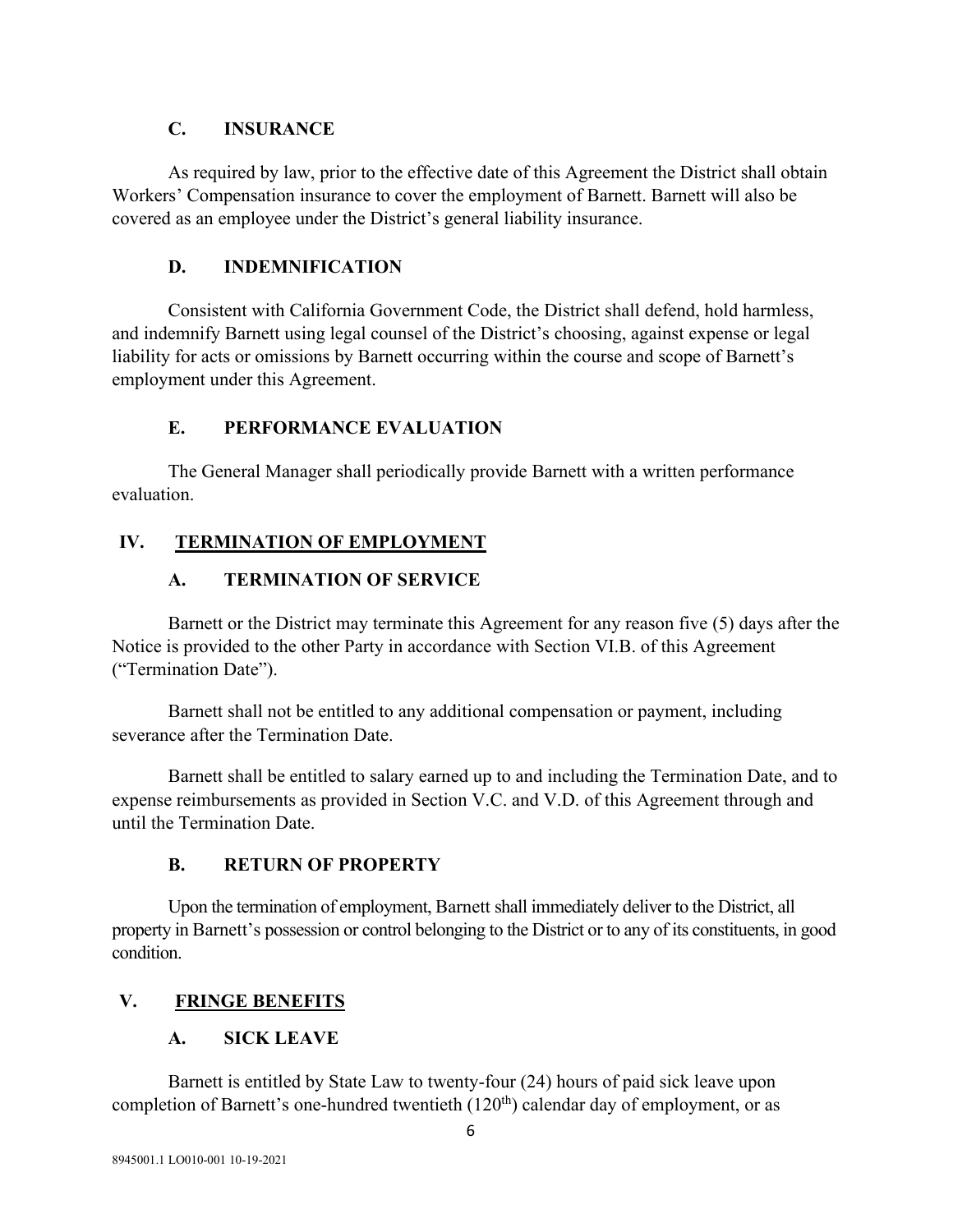otherwise required by law. Thereafter, Barnett will be provided twenty-four (24) hours of paid sick leave at the beginning of each year of employment. Sick leave can be accrued up to a maximum of seventy-two (72) hours. Unused sick leave shall be carried over from year-to-year subject to the seventy-two (72) hour accrual cap. Unused sick leave will not be cashed out upon termination of employment.

#### **B. HOLIDAY LEAVE AND VACATION LEAVE.**

As an exempt employee, Barnett shall not receive paid holidays, although he shall not be expected to work on federal or California holidays unless District business needs require him to do so. Effective on the first day of employment, and annually thereafter, Barnett shall have credited fifteen (15) days of vacation leave. Although that vacation leave shall be credited immediately, it shall be earned proportionately over the course of one year; but shall not accrue during any period that Barnett is on leave without pay. If Barnett's employment terminates and he has received paid vacation that did not yet accrue, the value of the unearned (unaccrued) but used vacation leave shall be deducted from final payment to Barnett or otherwise repaid by Barnett to the District. If Barnett has accrued vacation at the Termination Date, hours of accrued vacation will be paid to Barnett at Barnett's regular hourly base (salaried) rate of pay at the time the vacation was accrued.

Barnett's vacation-hours-accrual cap is 120 hours. Once that accrual cap is reached, vacation hours will not accrue. Vacation accrual will begin again after Barnett uses accrued vacation hours to bring his accrual lower than 120 hours.

#### **C. VEHICLE STIPEND**

Barnett is required to maintain a valid California Driver's License and have a vehicle available at all times to perform the duties of the position. To reimburse Barnett for this vehicle requirement, Barnett shall be provided a monthly vehicle stipend of Two Hundred Fifty Dollars (\$250). This stipend covers all work-related use of Barnett's vehicle when on District business both within District boundaries and outside the District. Barnett and the District agree that this is a reasonable approximation of the usual and regular costs associated with the use and maintenance of Barnett's vehicle for work and that actual costs may exceed the stipend. Barnett shall not submit for reimbursement any costs associated with the maintenance and use of Barnett's vehicle over and the above the amount provided for in this stipend. Costs associated with use of Barnett's vehicle include but are not limited to gas, maintenance, registration, insurance, and car rentals in the event that Barnett's vehicle is not operable.

If Barnett is required to use his vehicle due to assignment by the General Manager to District ERSD or CAL OES Fire & Rescue Mutual Aid ERSD, mileage that is outside Santa Clara County shall be reimbursed at the standard IRS rate by Barnett submitting a written request and attachment of mileage map within 30 days of the mileage event.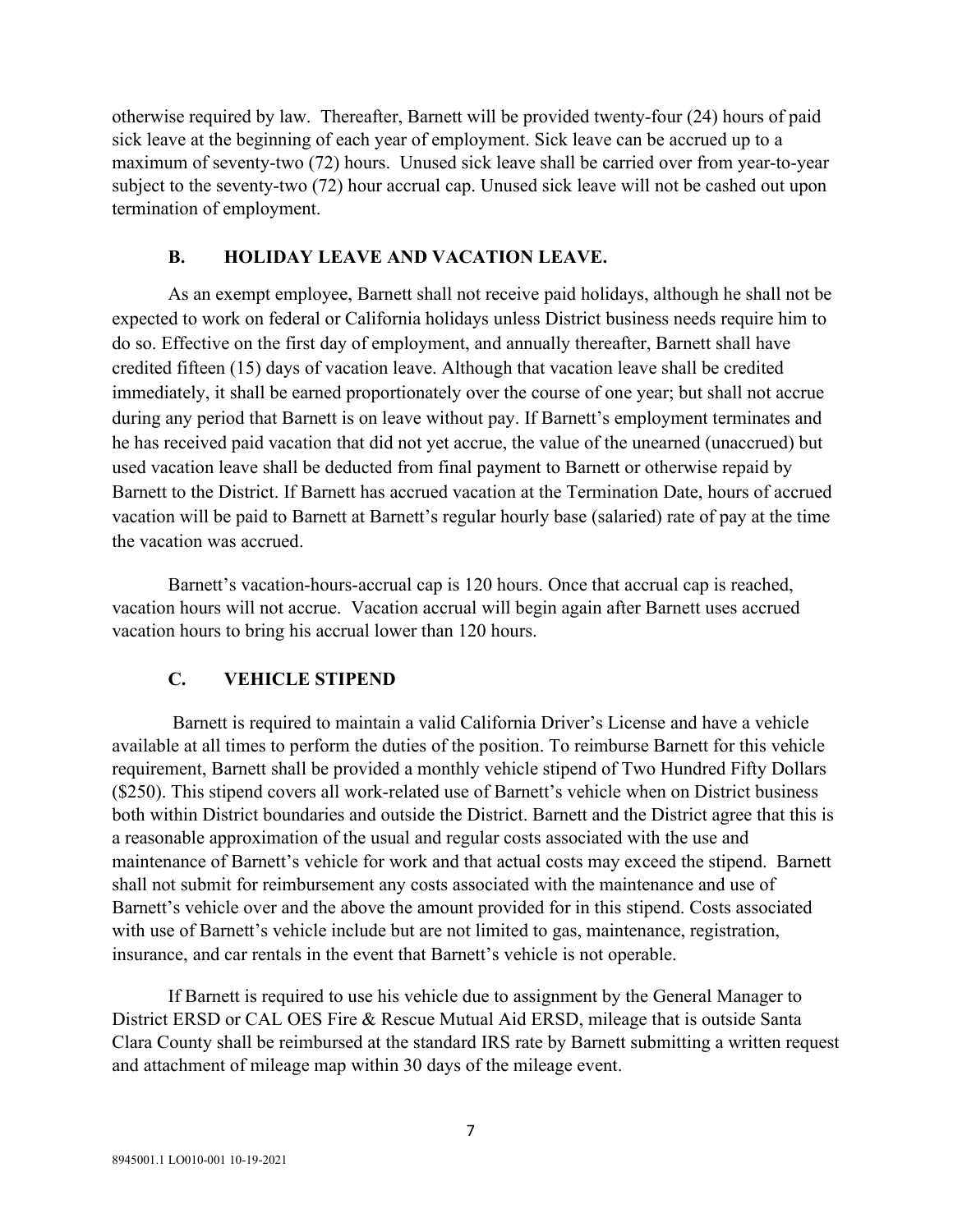If Barnett acquires a vehicle that is generally available for his use, the mileage stipend will be discontinued. If District vehicle is unavailable and Barnett is required to use his private vehicle for District business, Barnett will submit a mileage reimbursement claim form for mileage traveled in his personal vehicle on district business. Mileage will be paid at the standard IRS rate.

## **D. UNIFORM ALLOWANCE**

Barnett is expected to wear District uniform attire when on site at the District and when performing normal District duties, including, but not limited to, interacting with other agencies and the public on behalf of the District. In recognition of these expectations, during Barnett's first year of employment, the District shall reimburse Barnett for the purchase of the following items, up to a maximum of Two-Thousand Eight Hundred Dollars (\$2,800):

- 1. Three (3) navy uniforms displaying the District logo
- 2. Three (3) polo shirts displaying the District logo;
- 3. Three (3) navy uniform shirts displaying the District logo;
- 4. Two (2) pairs of heavy protective safety boots;
- 5. One (1) uniform jacket displaying the District logo;
- 6. Two (2) vests displaying the District logo; and
- 7. Headgear and firefighter and personal safety equipment to be mutually agreed upon between Barnett and the General Manager.

Additionally, the District shall reimburse Barnett for costs related to the maintenance and cleaning of his uniform and boots up to a maximum of One Thousand Dollars (\$1,000) per year.

In order to be reimbursed for the costs of the above-listed items as well as costs associated with the maintenance and cleaning of uniforms and care of protective safety boots, Barnett must submit receipts documenting those costs to the General Manager no later than thirty (30) days after incurring the expense.

The Uniform Allowance under this Section may be modified by the Board President at any time if need arises for specialized safety, hazard gear, or identification badging, for up to an additional Two Thousand Dollars (\$2,000). Any other modifications of this Agreement will be effective only if made in writing and executed by the parties.

# **D. ERSD EQUIPMENT**

The District will provide Barnett with necessary gear and equipment for assigned District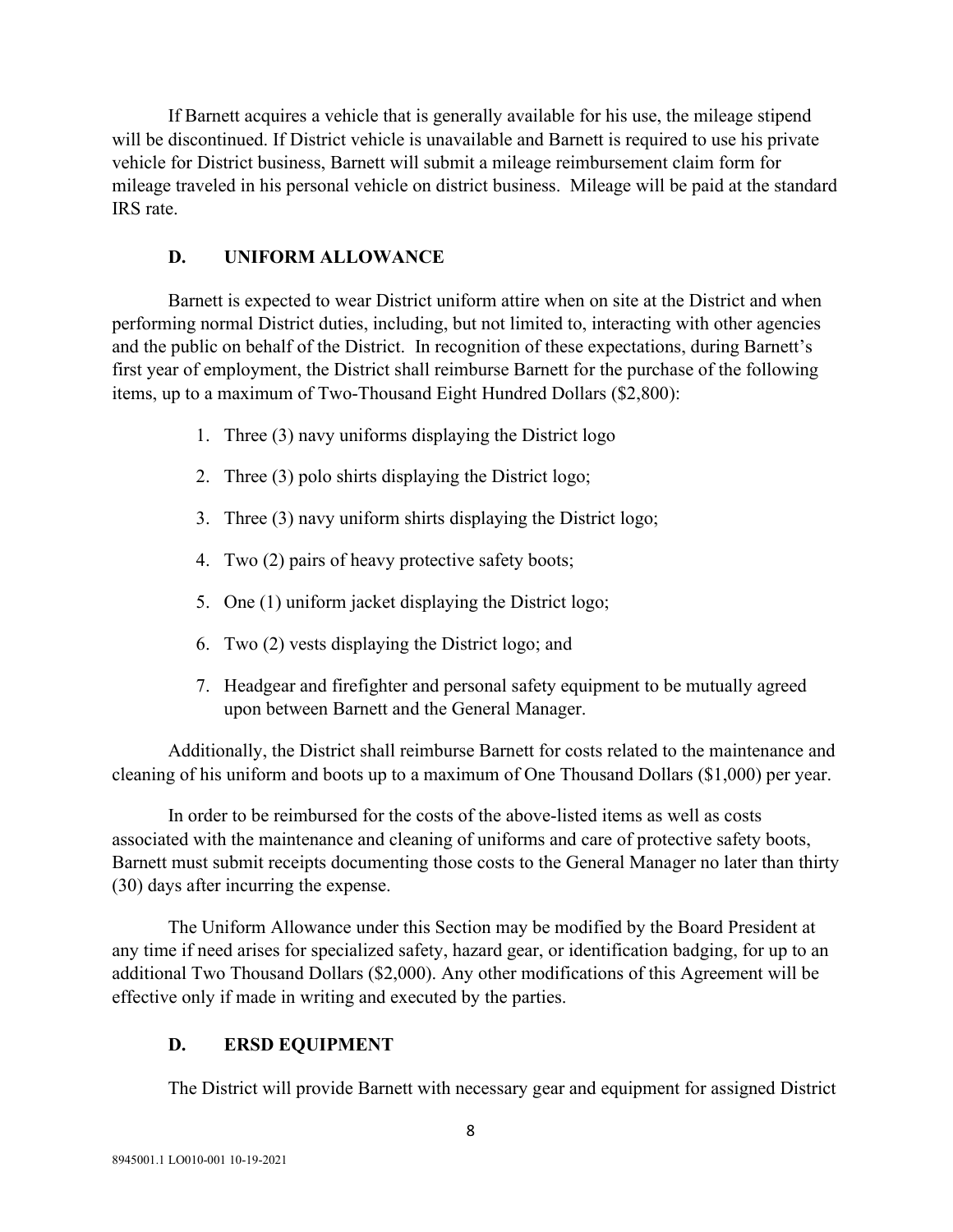ERSD and deployment ERSD activation with State CAL OES Fire and Rescue Mutual Aid as determined and approved in writing by the General Manager.

## **E. REIMBURSEMENT FOR WORK RELATED EXPENSES**

Barnett shall be reimbursed for all documented, actual, and necessary expenses incurred as a result of performance of job duties, including, but not limited to, purchase of supplies for the District, meetings, events and activities, business-related travel, deployment to CAL OES Fire and Emergency Medical Mutual Aid or assignment to ERSD by the General Manager, membership in professional organizations, attendance at professional conferences. Businessrelated or deployment travel expenses shall include lodging, airfare, meals, parking and tolls. Barnett must receive prior approval from the General Manager prior to incurring any expenses for which he seeks reimbursement for membership in professional organizations, for the attendance at professional conferences, airfare and overnight travel.

## **F. UNPAID LEAVE**

By mutual agreement between Barnett and the General Manager, Barnett may be granted reasonable periods of unpaid leave. Barnett shall schedule unpaid leave in a manner that minimizes the disruption of services provided by the District.

## **G. NO OTHER FRINGE BENEFITS**

The District does not provide medical benefits, dental benefits, other insurance benefits, holiday pay, or other paid leave besides sick leave and vacation leave as specified in Section V.A. and V.B. of this Agreement. Barnett acknowledges and agrees that other than the fringe benefits provided in this Agreement, he is not entitled to any other fringe benefits, health benefits, or leave benefits as a result of his employment with the District.

## **VI. ABUSE OF OFFICE OR POSITION**

Pursuant to Government Code sections 53243, 53243.1, 53243.2, and 53243.3, the following provisions shall apply to this Agreement:

- **A.** The parties agree that the District has discretion to place Barnett on paid administrative leave pending any investigation of Barnett's conduct, that doing so is not required, and, that if the District does so, and if Barnett is thereafter convicted of a crime involving an abuse of his position, then immediately following the conviction Barnett shall reimburse the District for any salary paid to him while on leave under Government Code section 53243.
- **B.** The parties further agree that the District has discretion to provide funds for the legal criminal defense of Barnett, that doing so is not required, and, that if the District does so, and if Barnett is thereafter convicted of a crime involving an abuse of his position,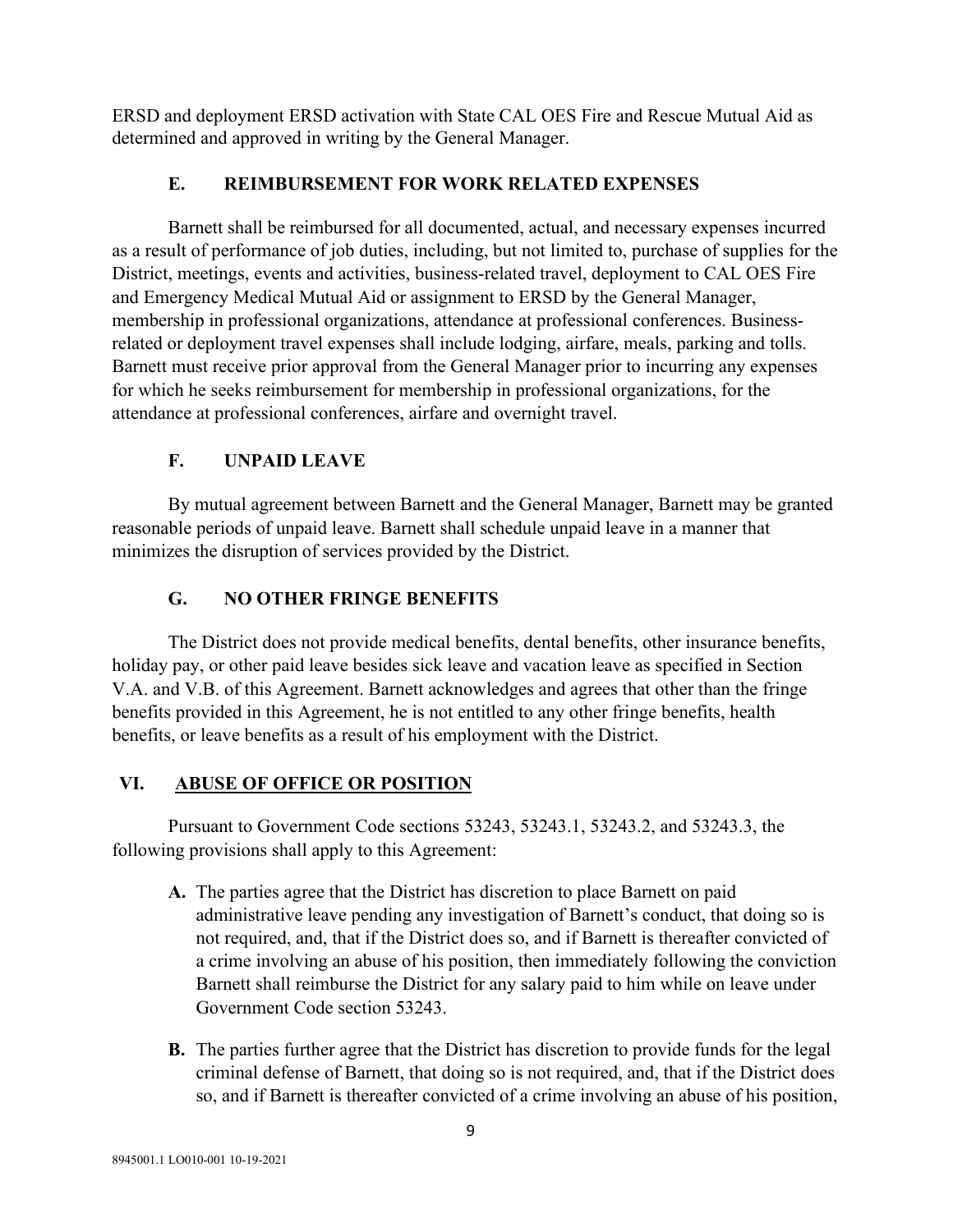then immediately following the conviction Barnett shall reimburse the District for all funds provided for his legal criminal defense under Government Code section 53243.1.

- **C.** Notwithstanding any other provision of this Agreement, if Barnett is dismissed and receives severance or any other cash settlement or noncontractual payments related to his termination, then under Government Code sections 53243.2 and 53243.3, Barnett shall reimburse the District for the severance pay and/or cash settlement/noncontractual payments if he is convicted of a crime involving an abuse of his office or position.
- **D.** For purposes of this Agreement, the phrase "abuse of office or position" shall have that meaning as set forth in Government Code section 53243.4.

### **VII. GENERAL PROVISIONS**

#### **A. ENTIRE INTEGRATED AGREEMENT**

Barnett and the District declare and represent that no promise, inducement, or agreement not discussed in this Agreement has been made between them and that this Agreement contains the entire expression of agreement between Barnett and the District on the subjects addressed in this Agreement. The text herein shall constitute the entire Agreement between the Parties and supersedes all prior oral and written agreements or understandings between Barnett and District.

#### **B. NOTICES**

Any notices to be given under this Agreement by either party to the other shall be in writing and may be effected either by personal delivery or by mail. Mailed notices shall be addressed to the parties as set forth below, but each party may change its address by written notice given in accordance with this section of the Agreement. Notices delivered personally will be deemed communicated as of actual receipt. Mailed notices will be deemed communicated and received as of five (5) calendar days following the date of mailing:

DISTRICT: Los Altos Hills County Fire District c/o General Manager P.O. Box 1766 Los Altos Hills, California 94023

BARNETT: David Barnett

#### **C. HEIRS AND EXECUTORS**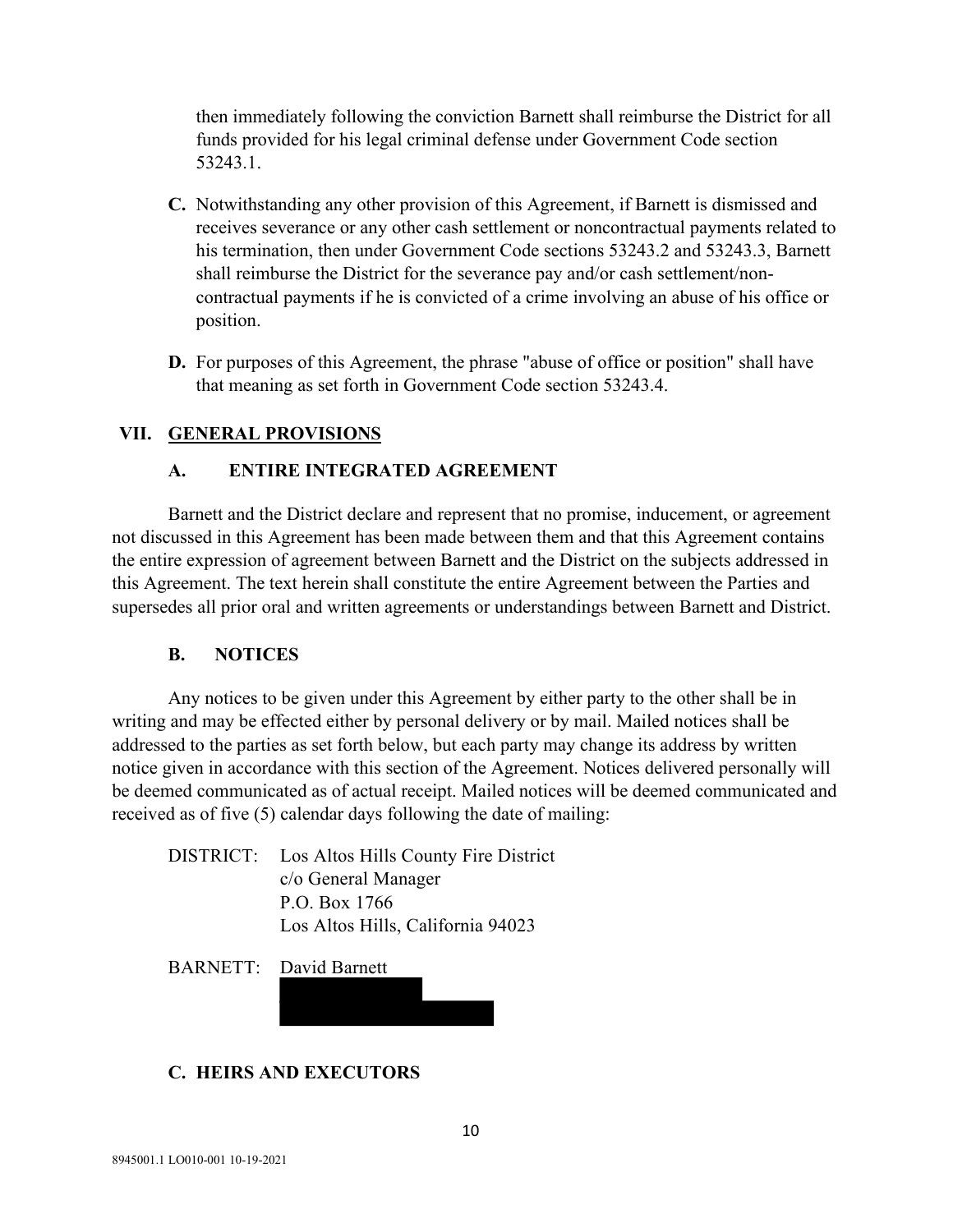This Agreement shall be binding upon and inure to the benefit of the heirs at law and executors of Barnett.

#### **D. EFFECT OF WAIVER**

The failure of either party to insist on strict compliance with any of the terms, covenants, or conditions of this Agreement by the other party shall not be deemed a waiver of that term, covenant, or condition, nor shall any waiver or relinquishment of any right or power at any one time or times be deemed a waiver or relinquishment of that right or power for all or any other times.

#### **E. SEVERABILITY**

If any provision, or portion thereof, contained in the Agreement is held unconstitutional, invalid, or unenforceable, the remainder of the Agreement or portion thereof, shall be deemed severable, shall not be affected, and shall remain in full force and effect.

#### **F. ASSISTANCE OF COUNSEL**

Each party to this Agreement warrants to the other party that it has either had the assistance of counsel in negotiation for, and preparation of, this Agreement or could have had such assistance and voluntarily declined to obtain it.

#### **G. JURISDICTION**

The Agreement shall be governed by the laws of the State of California. Should either party bring a lawsuit to enforce or interpret provisions of this Agreement, such action shall be brought in the Santa Clara County Superior Court, California.

#### **H. INTERPRETATION OF AGREEMENT**

The District and Barnett acknowledge and agree that the terms and provisions of this Agreement have been negotiated and discussed between the parties, and this Agreement reflects their mutual agreement regarding the subject matter of this Agreement. Because of the nature of such negotiations and discussions, it would be inappropriate to deem any party to be the drafter of this Agreement. Therefore, no presumption for or against validity or as to any interpretation hereof based upon the identity of the drafter shall be applicable in interpreting or enforcing this Agreement.

This Agreement is intended by Barnett and the District to be a fully integrated document. The terms of this Agreement are the complete, exclusive, and final embodiment of the parties' intent and may be modified only in a written document signed by Barnett and the District.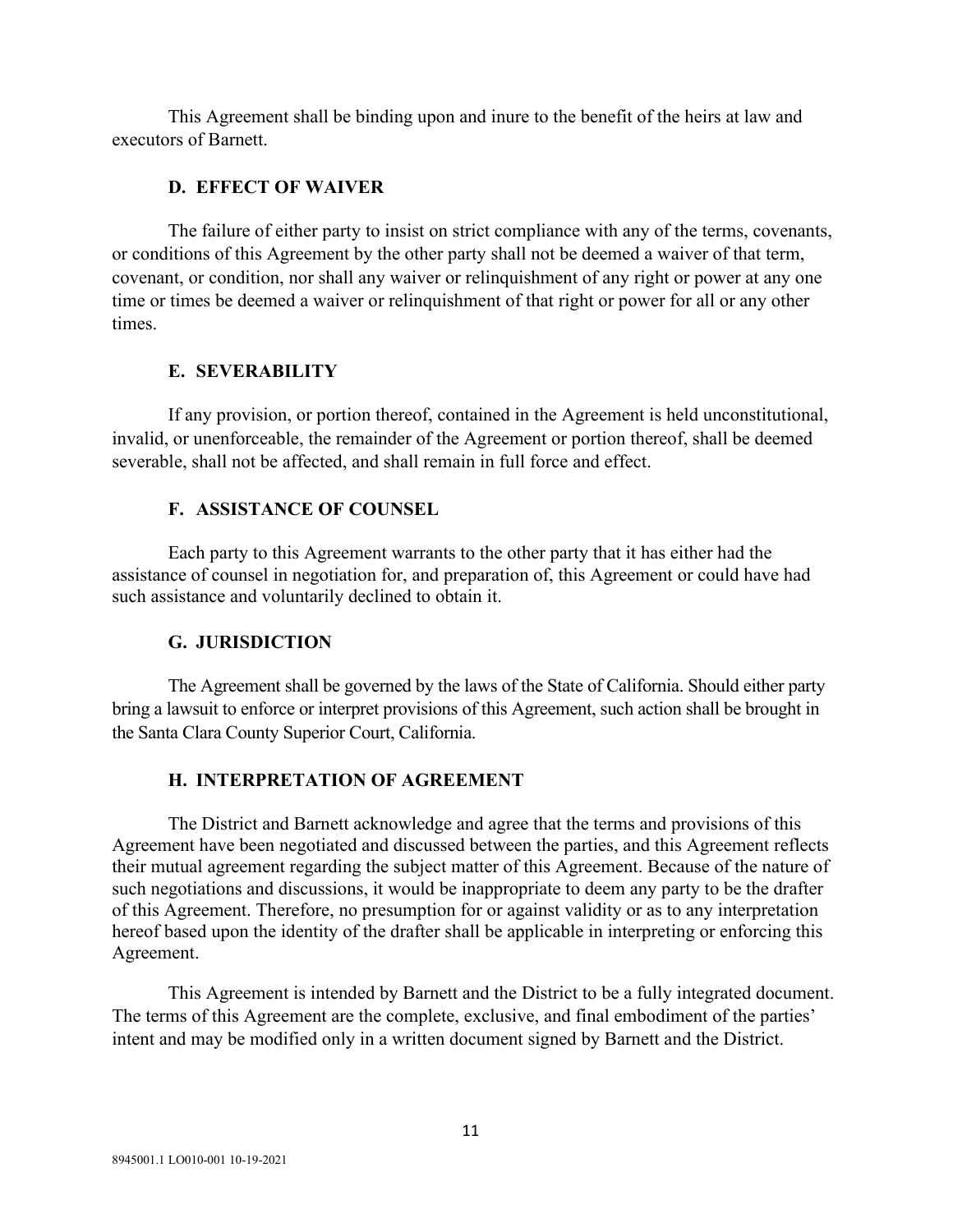**INTENDING TO BE BOUND HEREBY**, the Parties have executed this Employment Agreement on the dates written below.

## **LOS ALTOS HILLS COUNTY FIRE DISTRICT: David Barnett:**

 $\text{By:}\qquad \qquad \qquad \qquad \qquad \qquad \qquad \qquad \qquad \qquad \text{By:}\qquad \qquad \qquad \text{By:}\qquad \qquad \text{By:}\qquad \qquad \qquad \text{By:}\qquad \qquad \text{By:}\qquad \qquad \text{By:}\qquad \qquad \text{By:}\qquad \qquad \text{By:}\qquad \qquad \text{By:}\qquad \qquad \text{By:}\qquad \qquad \text{By:}\qquad \qquad \text{By:}\qquad \qquad \text{By:}\qquad \qquad \text{By:}\qquad \qquad \text{By:}\qquad \qquad \text{By:}\qquad \qquad \text{$ Mark Warren, Board President Date David Barnett Date

/S/

## APPROVED AS TO FORM AND LEGALITY:

By: \_\_\_\_\_\_\_\_\_\_\_\_\_\_\_\_\_\_\_\_\_\_\_\_\_\_\_\_\_\_\_ /S/ Rob Coelho Date Assistant County Counsel

ATTEST:

District Clerk, Cori Vargas Date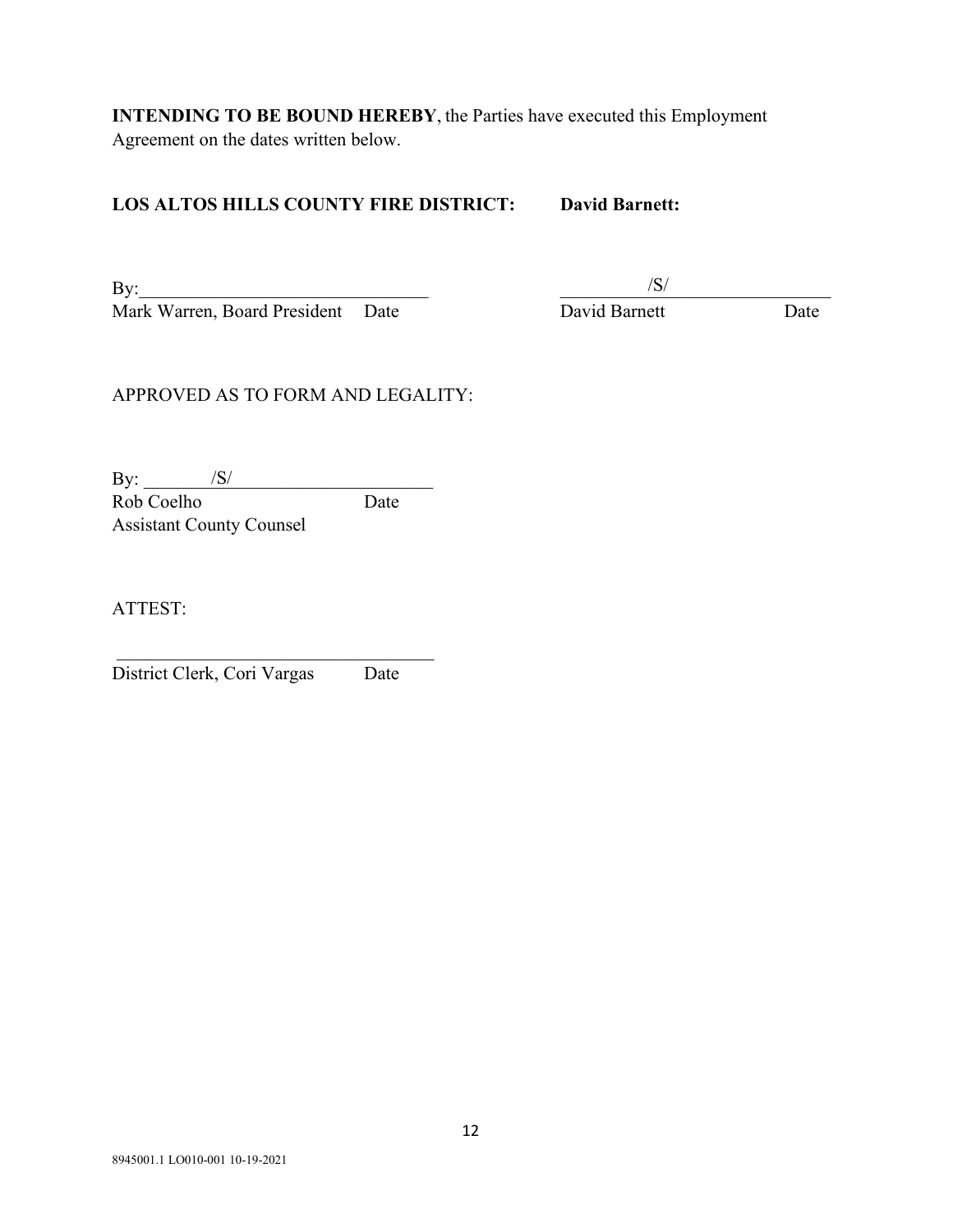

### **Los Altos Hills County Fire District Los Altos Hills, CA**

### **District Operations Manager Position Description**

## **GENERAL POSITION DESCRIPTION**

The District Operations Manager (Operations Manager) provides operational support, administration, and organization efficiencies for District programs and projects to enable the Los Altos Hills County Fire District (District) to carry out its daily operations and achieve its deliverables effectively and within budget. The Operations Manager is integral in managing services to benefit the community and the District in its mission to protect the lives, property, and environment for the Town of Los Altos Hills and adjacent county areas. The Operations Manager monitors District programs and projects for customer satisfaction and staff feedback, identifies new solutions, and develops methods to ensure continuous improvement. The Operations Manager is a full-time position, reports to the General Manager and assists the General Manager to develop, assess, and revise the District processes, procedures, and productivity to achieve the Strategic Goals and further the District Mission.

## **DISTINGUISHING CHARACTERISTICS**

This position requires adept leadership, communication, and organizational skills to manage consultant projects, oversees complex analytical, technical and administrative services and projects, requires support to and coordination with District staff, Commissioners, County Departments, public agencies, non-profit organizations, stakeholders, and the public. Essential characteristics of a successful candidate include:

- Works independently and with initiative; capable of working and reporting on multiple projects and programs simultaneously with minimal supervision to achieve District goals.
- Manages programs from development to end, recognizing the capacity of staff, resources, consultants, constraints and timelines for a realistic and achievable workplan.
- Demonstrates excellent leadership, judgement and managerial abilities, including strong written and oral communication skills, collaboration and teamwork, provides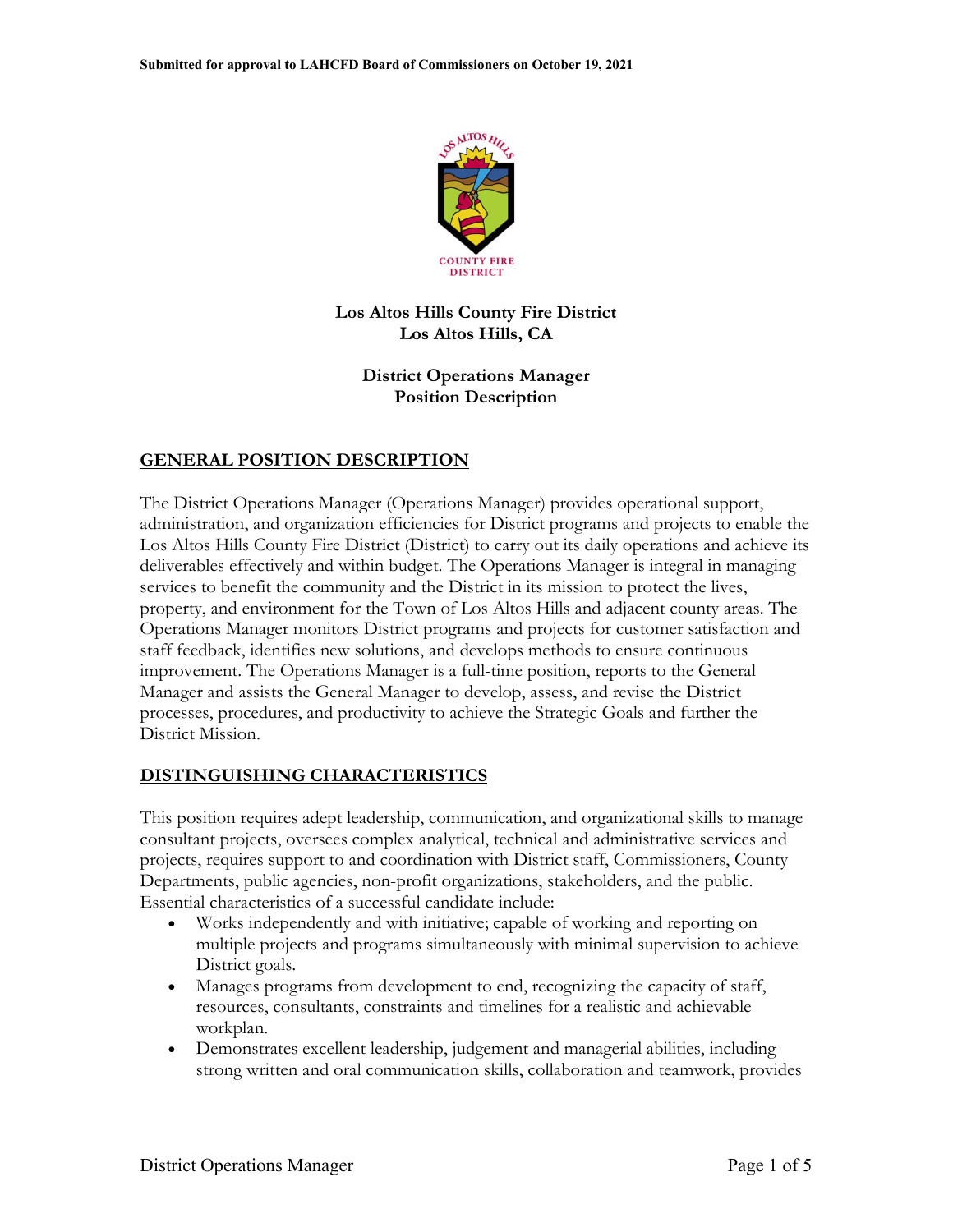#### **Submitted for approval to LAHCFD Board of Commissioners on October 19, 2021**

support to and collaborates with District staff and volunteers; manages work performed by consultants.

- Possesses strong organizational abilities, including high-level project management and budget skills; ability to use technology, data analysis, and metrics for fact-based decision-making.
- Highly efficient organizational skills, able to manage and complete complex projects on time, keen attention to detail, commits to and completes key deliverables.
- Flexible and adaptable; understands fluid nature of delivery of services to community in event of emergencies and during uncertain events.
- Desirable if incumbent has experience in contract and risk management, fire science, fire suppression and emergency medical services, fire service administration, training, operations, wildfire prevention, mitigation and protection and demonstrates skills and proven track record in the fire profession.

### TYPICAL TASKS

- Develop, implement, and monitor day-to-day operational systems and processes of key initiatives and goals: examples are: Integrated Hazardous Fuel Reduction Programs, development of evacuation routes, emergency roads and early warning notification programs, implementation of the District Community Wildfire Protection Plan (CWPP Annex 4), operations of the District hydrant and hydrant related infrastructure, involvement in the development of the District GIS mapping and data utilization project, and coordination of programs and projects with partner agencies, stakeholders and public.
- Build and maintain effective relationships with District staff, Commissioners, external partners and vendors.
- Plan, monitor, and analyze key metrics for the day-to-day performance of the District operations to ensure timely completion of tasks within budget.
- Prepare, adjust and monitor timelines for major, multiple projects to measure progress through milestones and key deliverables.
- Devise strategies to ensure growth and continuous improvement of programs and projects to maximize output and minimize costs.
- Ensure District policies and standards as well as county and legislative regulations are followed.
- Work closely with General Manager to lead team with integrity and establish and maintain a trusting, inclusive, and productive and team-oriented environment.
- Provide advice to General Manager, District staff, consultants, and Commissioner as needed on projects, programs and emerging issues.
- Participate in development of annual budget and monitors expenditures for programs and projects in compliance with District plan and policies.
- Prepare and present reports to General Manager, Commission, County Board of Supervisors, County Departments, and other agencies including cities, towns, nonprofit organizations.
- Represent the District before governmental agencies, civic and community groups at various meetings, conferences, collaborations with regional and local partners.
- Answer questions and provides information to the public while managing review of concerns and recommend solutions as necessary to resolve issues.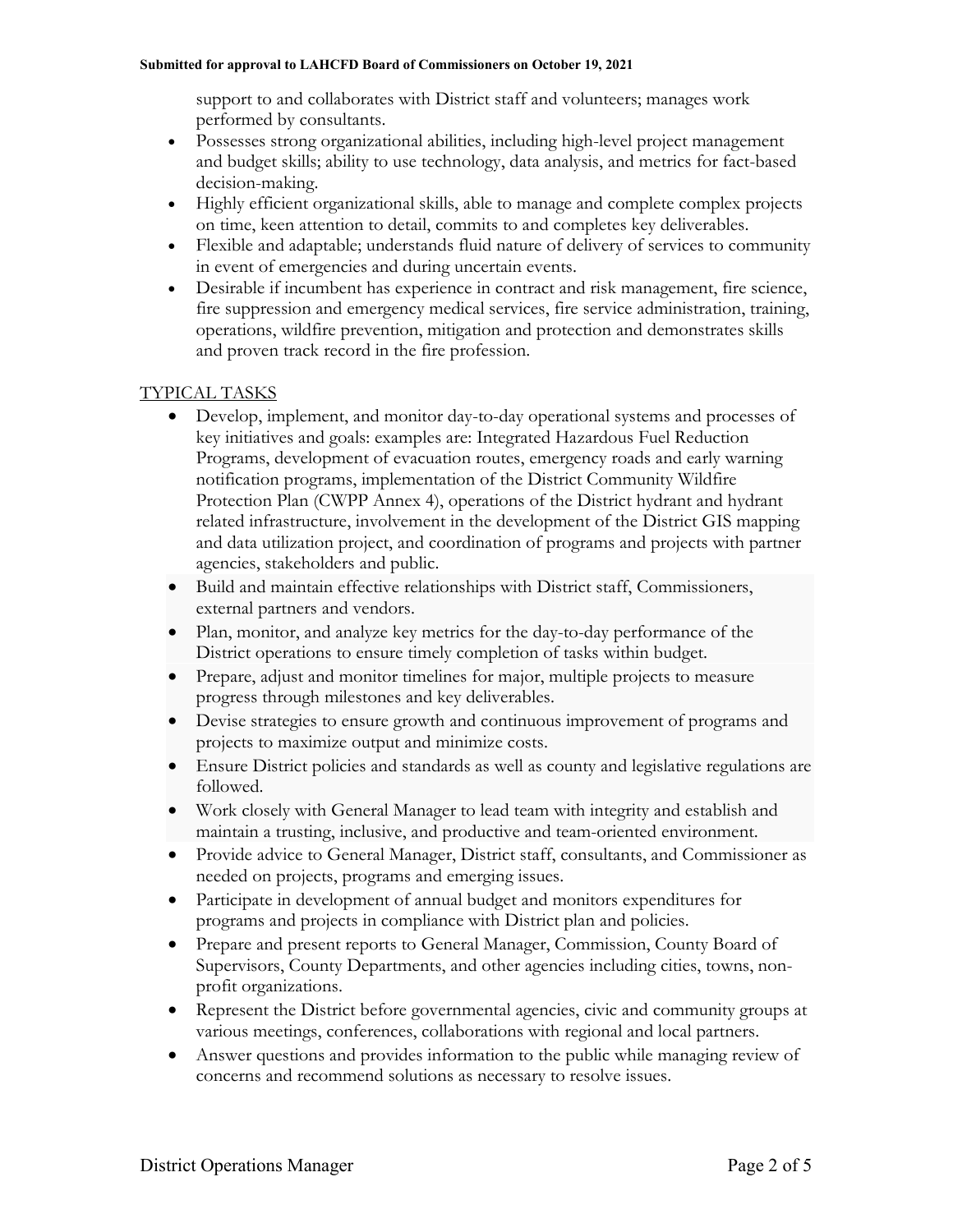- Work closely with staff and other public and private groups to manage plans for District-wide emergency services projects.
- Serve in the absence of the General Manager and provide staff assistance to the Commission in the absence of the General Manager or when assigned.
- Respond quickly to emails, phone messages, text, requests, and issues.
- Attend monthly Commission meetings and regularly present on items of interest.
- Ability to serve during emergency events and if qualified, serve in regional and/or state deployment.
- May be required for on-call duty availability and for District Emergency Response Special Duties (District ERSD).

### EMPLOYMENT STANDARDS

### **Minimum Qualifications**

Any combination of education and experience that would provide the knowledge, skills and abilities required to perform the essential duties of the job would be qualifying. A typical way to accomplish this includes:

Possession of a Bachelor's Degree from an accredited college or university and eight years of experience in a public agency, fire agency, non-profit or related organization performing project management functions and three years of supervisory experience. A Master's Degree in Public or Business Administration or law degree or legal training is desirable.

#### **Special Requirements:**

- Required Licenses or Certificates: This position requires the ability to travel independently within and outside District boundaries; possess and maintain a valid California Class C Driver's License during course of employment.
- Physically and mentally capable of performing the positions essential functions as summarized in the typical tasks.
- Ability to service during District ERSD for extended duty and if qualified, serve at a regional/State level if deployed.

## **Required Knowledge and Demonstration of Skills:**

- Project management techniques and procedures, including proven knowledge to plan, organize, direct, implement, evaluate and coordinate complex programs and projects.
- Risk management analysis, claims recovery process, insurance provisions.
- Familiarity with fire suppression, emergency medical services, fire protection, prevention and building community resiliency programs and systems.
- Experience in hazardous fuel reduction programs, fire fuel mapping and modeling, wildfire mitigation strategies, GIS and data analytics, working with regional and state fire agencies.
- Experienced and skillful in collaboration, developing and supporting teams and teamwork culture, problem solving, facilitation to promote success with stakeholders, partners, vendors, consultants, elected and appointed officials, staff, residents and public.
- How public entities manage and deliver services to the public.
- Governmental policy development and implementation processes.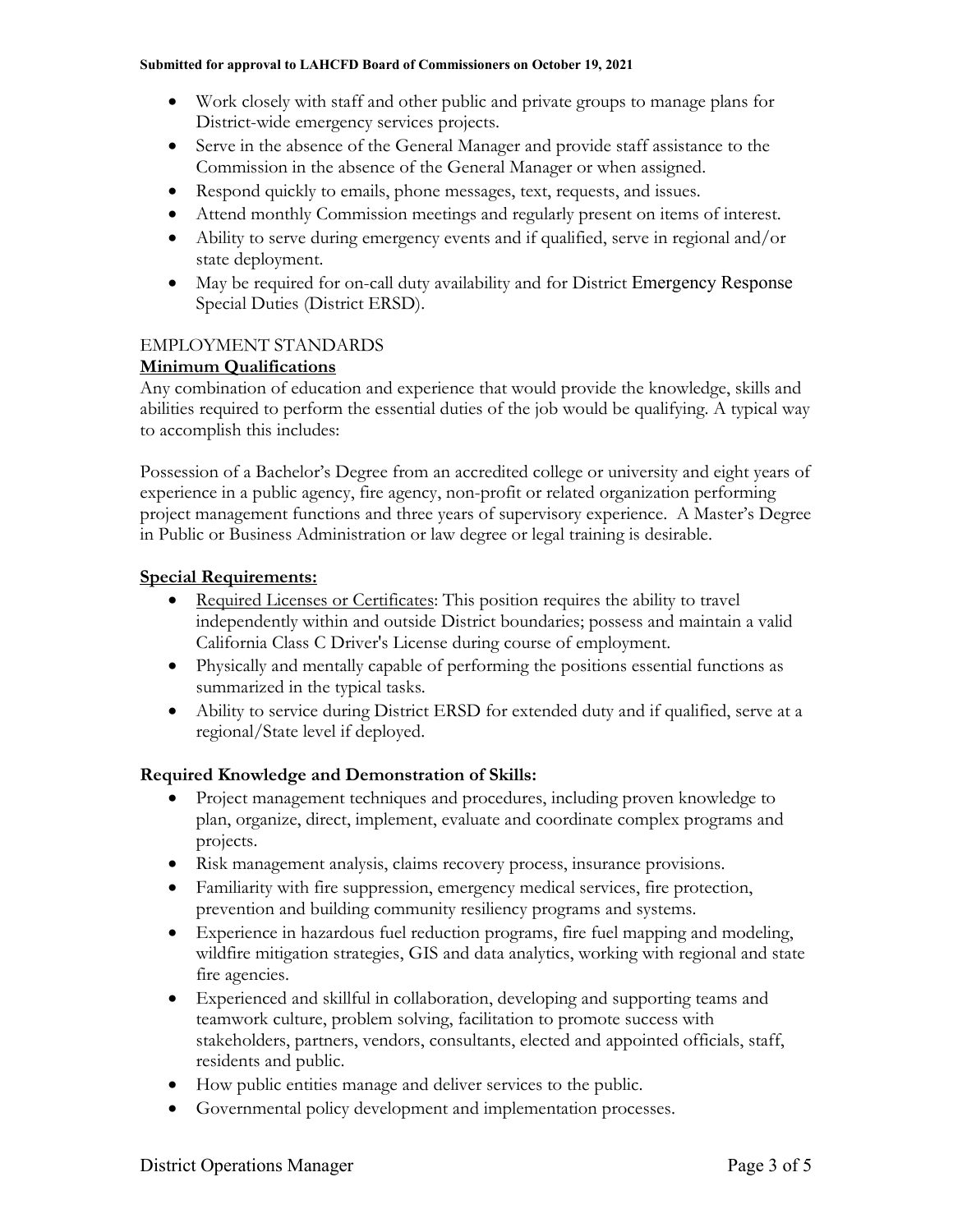#### **Submitted for approval to LAHCFD Board of Commissioners on October 19, 2021**

- Mediation and other conflict resolution techniques.
- Proven written and verbal communications skills, including ability to make clear and concise presentations.
- Principles and practices, organizational knowledge necessary to plan, organize, supervise and evaluate functions of an emergency preparedness, recovery and response operation in event of disaster and emergency conditions.
- Principles and practices of public administration, organization, budget and project management development, implementation and analysis.
- Principles and practices of training, education, and public outreach.
- Local government organization and operations, including public safety agencies.
- Federal and State laws, policies, programs, and plans for emergency and disaster management.

### **Required abilities:**

- Communication and interpersonal skills demonstrated through successful interaction and working relationships with District staff, public, government officials, coworkers, and vendors, including preparing and delivering clear, concise, and logical oral and written reports.
- Analytic skills to anticipate problems, identify alternative solutions, anticipate consequences of proposed actions and implement recommendations for successful solutions.
- Research and analyze new service delivery methods and techniques.
- Interpret and apply Federal, State and local policies, laws and regulations.
- Collaborate and support staff and volunteers engaged in programs and activities.
- Build and support teams, teamwork and a team culture.
- Demonstrate problem solving, listening skills and consensus building to find opportunities.
- Provide mentorship and coaching.
- Exercise initiative, ingenuity, and sound judgments in solving difficult administrative, and technical issues.
- Flexibility, adaptability, and ability to deliver services in emergency events.
- Develop and implement short and long-range goals and objectives.
- Coordinate activities with other organizations and agencies.
- Use a variety of communication methods to negotiate and gain acceptance, cooperation and agreement of plans, activities and programs.
- In emergency conditions such as active fire, natural disaster, available for additional hours for continuous days and may involve weekends when assigned to District ERSD duties.

## WORKING CONDITIONS/TYPICAL PHYSICAL REQUIREMENTS

Assignments may require working outside normal business hours including periods of extended duration, nights, weekends and holidays and/or traveling and representing the District at local, State and Federal meetings or related events to perform administrative functions, attend meetings, drive; frequently stand and walk on uneven terrain; proficient manual dexterity and eye-hand coordination; corrected hearing and vision to normal range; verbal communication, ability to quickly respond with necessary strength and agility, manipulate and use equipment, load and unload supplies for distribution or storage; use of office equipment including computers, radios, copiers.